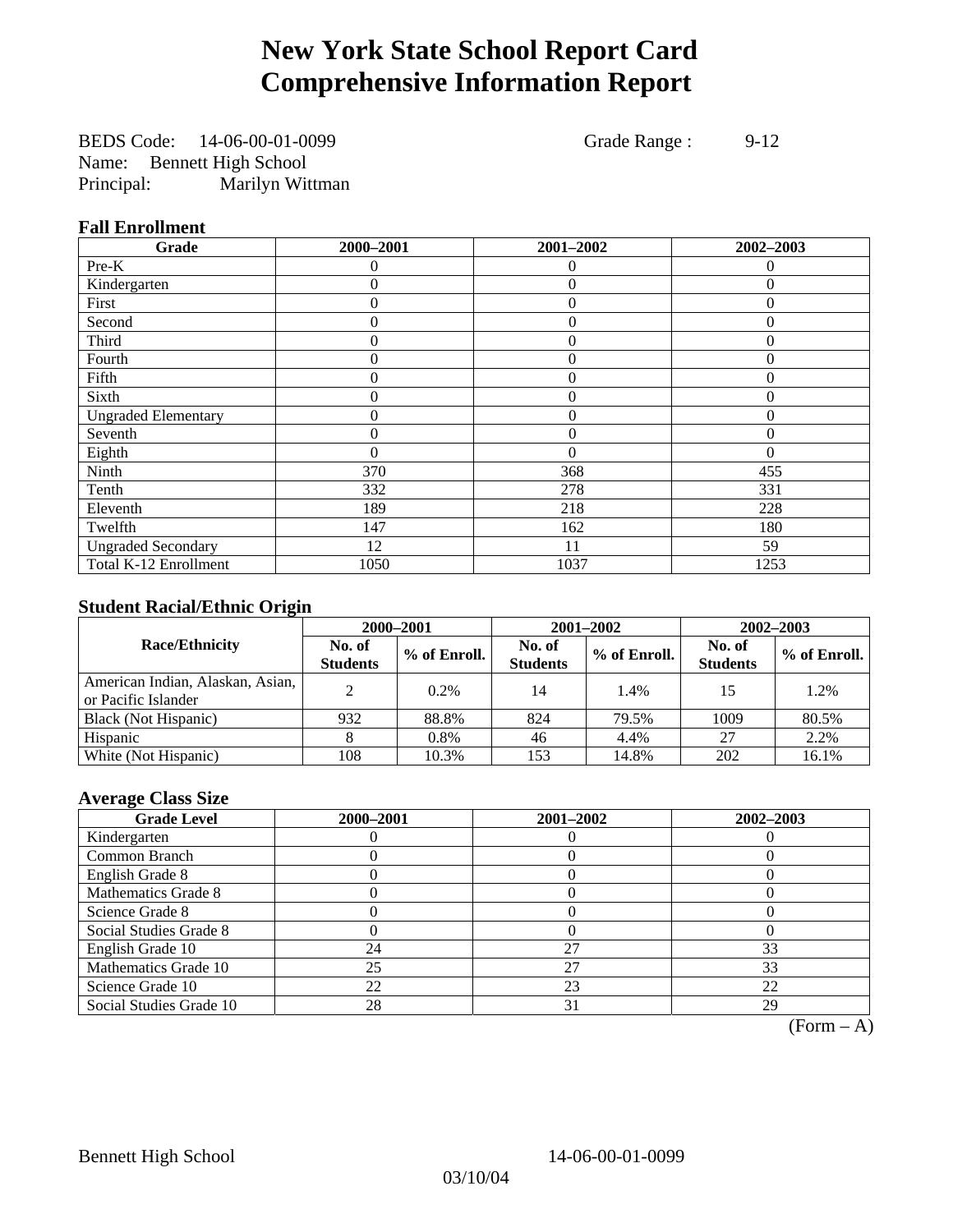## **District Need to Resource Capacity Category**

| <b>N/RC</b> Category | <b>Description</b>                                                  |
|----------------------|---------------------------------------------------------------------|
|                      | This is one of the large city school districts; Buffalo, Rochester, |
|                      | Syracuse, or Yonkers. All these districts have high student needs   |
|                      | relative to district resource capacity.                             |

### **Similar School Group and Description**

| <b>Similar School Group</b> | <b>Description</b>                                                                                                                                                                                                         |
|-----------------------------|----------------------------------------------------------------------------------------------------------------------------------------------------------------------------------------------------------------------------|
| 40                          | All schools in this group are secondary level schools in large cities<br>other than New York City. The schools in this group are in the<br>lower range of student needs for secondary level schools in these<br>districts. |

All schools within the same N/RC category are divided into three similar school groups defined by the percentage of students in the school who are eligible for the free-lunch program and/or who are limited English proficient (also known as English language learners).

#### **Student Demographics Used To Determine Similar Schools Group**

| 0                                 | 2000-2001 |         |       | $2001 - 2002$ | 2002-2003 |         |
|-----------------------------------|-----------|---------|-------|---------------|-----------|---------|
|                                   | Count     | Percent | Count | Percent       | Count     | Percent |
| <b>Limited English Proficient</b> |           | 0.6%    |       | 0.6%          |           | $0.6\%$ |
| Eligible for Free Lunch           | 378       | 36.0%   | 399   | 38.5%         | 412       | 32.9%   |

#### **Attendance and Suspension**

|                               | 1999–2000       |         | 2000-2001       |         | $2001 - 2002$   |         |
|-------------------------------|-----------------|---------|-----------------|---------|-----------------|---------|
|                               | No. of          | $%$ of  | No. of          | $%$ of  | No. of          | $%$ of  |
|                               | <b>Students</b> | Enroll. | <b>Students</b> | Enroll. | <b>Students</b> | Enroll. |
| <b>Annual Attendance Rate</b> |                 | 87.2%   |                 | 88.6%   |                 | 86.4%   |
| <b>Student Suspensions</b>    | 42              | 3.7%    | 42              | 4.0%    | 40              | 3.9%    |

## **Student Socioeconomic and Stability Indicators**

### **(Percent of Enrollment)**

|                          | 2000–2001 | 2001-2002 | 2002-2003 |
|--------------------------|-----------|-----------|-----------|
| <b>Reduced Lunch</b>     | 7.4%      | 8.3%      | 6.9%      |
| <b>Public Assistance</b> | 71-80%    | 71-80%    | 31-40%    |
| <b>Student Stability</b> | $00\%$    | 94%       | 91%       |

## **Staff Counts**

| <b>Staff</b>                          | 2002-2003 |
|---------------------------------------|-----------|
| <b>Total Teachers</b>                 | 71        |
| <b>Total Other Professional Staff</b> |           |
| <b>Total Paraprofessionals</b>        | ΝA        |
| Teaching Out of Certification*        | NΑ        |
| Teachers with Temporary Licenses      | NΑ        |

\*Teaching out of certification more than on an incidental basis. Teachers with temporary licenses are also counted as teaching out of certification.

 $(Form - B)$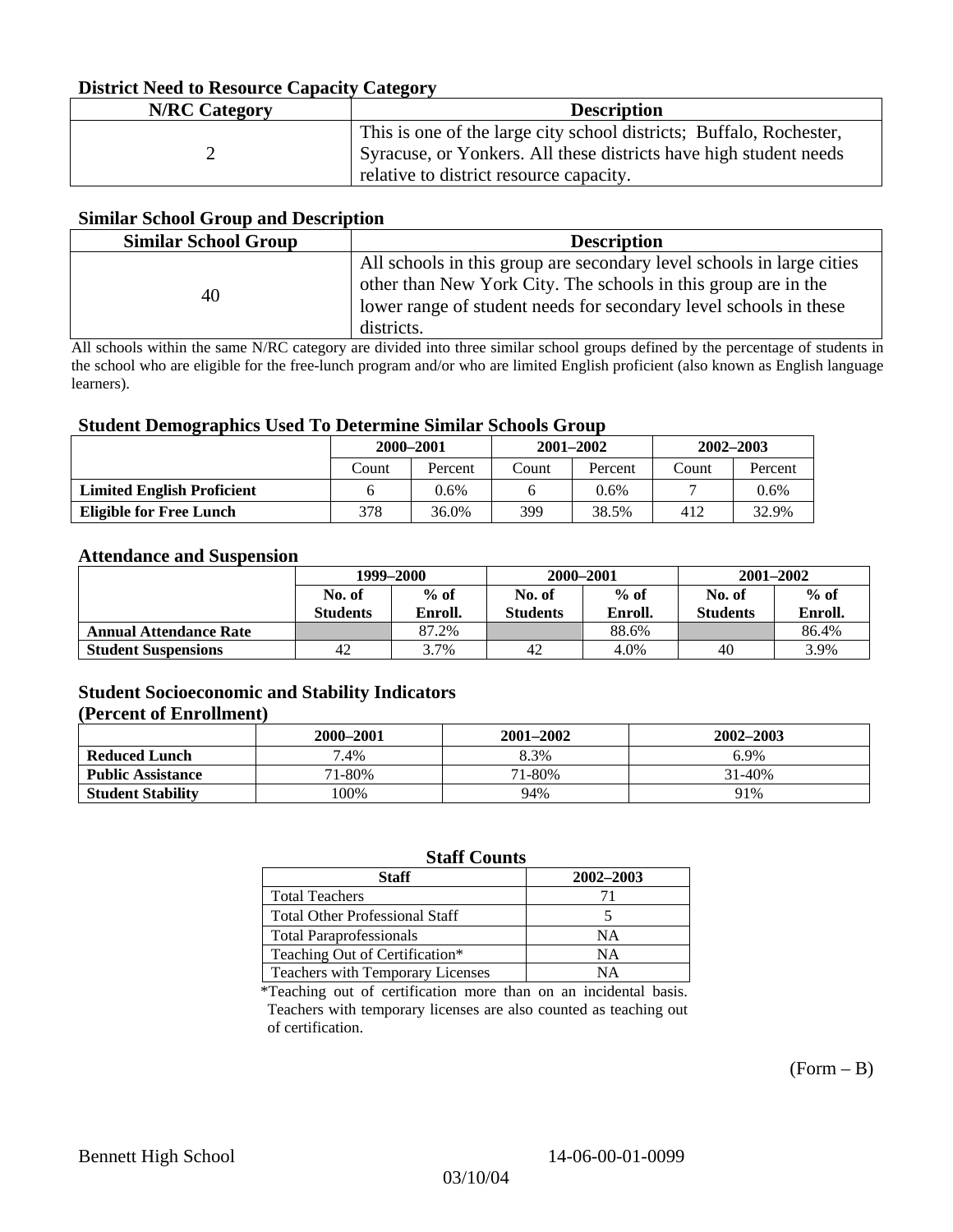# **High School Graduates and Noncompleters**

| ніді эспол этайнакі патінід кеденія вірюшая |                       |                                   |                                                    |                       |                                   |                                                    |                       |                                   |                                                    |  |
|---------------------------------------------|-----------------------|-----------------------------------|----------------------------------------------------|-----------------------|-----------------------------------|----------------------------------------------------|-----------------------|-----------------------------------|----------------------------------------------------|--|
|                                             | 2000-2001             |                                   |                                                    |                       | 2001-2002                         |                                                    |                       | 2002-2003                         |                                                    |  |
|                                             | <b>Total</b><br>Grads | <b>Regents</b><br><b>Diplomas</b> | $\frac{6}{9}$<br><b>Regents</b><br><b>Diplomas</b> | <b>Total</b><br>Grads | <b>Regents</b><br><b>Diplomas</b> | $\frac{6}{6}$<br><b>Regents</b><br><b>Diplomas</b> | <b>Total</b><br>Grads | <b>Regents</b><br><b>Diplomas</b> | $\frac{0}{0}$<br><b>Regents</b><br><b>Diplomas</b> |  |
| General<br>Education                        | 112                   | 15                                | 13%                                                | 125                   | 22                                | 18%                                                | 110                   | 27                                | 25%                                                |  |
| Students with<br><b>Disabilities</b>        |                       |                                   | 0%                                                 | 13                    | $\Omega$                          | 0%                                                 | 20                    |                                   | 0%                                                 |  |
| All Students                                | 112                   | 15                                | 13%                                                | 138                   | 22                                | 16%                                                | 130                   | 27                                | 21%                                                |  |

## **High School Graduates Earning Regents Diplomas\***

\*Only students awarded local diplomas (including local diplomas with Regents endorsements) are counted as high school graduates. Because of a change in data collection procedures during the 2001–2002 school year, diploma counts and percentage of graduates earning Regents diplomas are not necessarily comparable between years. Data for the 2000-2001 school year include January, June and August 2001 graduates; data for the 2001-2002 school year include January and June 2002 graduates; data for the 2002–2003 school year include August 2002 and January and June 2003 graduates.

### **Distribution of 2002–2003 Graduates (All Students)**

|               | To 4-vear<br>College | To 2-vear<br>College | <b>To Other Post-</b><br><b>Secondary</b> | <b>To the Military</b> | <b>Employment</b> | Other |
|---------------|----------------------|----------------------|-------------------------------------------|------------------------|-------------------|-------|
| <b>Number</b> | 42                   |                      |                                           |                        |                   | 66    |
| Percent       | 32%                  | 15%                  | 0%                                        | 0%                     | 2%                | 51%   |

### **Number of High School Completers with Disabilities in 2002–2003**

| Graduates*<br>(a) | <b>Regents</b><br><b>Diplomas</b> | <b>IEP Diplomas</b><br>or Certificates | All 2002-2003<br><b>Completers</b> |  |
|-------------------|-----------------------------------|----------------------------------------|------------------------------------|--|
|                   | b)                                | c.                                     | $(a+c)$                            |  |
|                   |                                   |                                        |                                    |  |

\*Local Diplomas (including local diplomas with Regents endorsements)

#### **High School Noncompletion Rates**

|                     |                            | 2000-2001       |         | 2001-2002       |         | 2002-2003       |         |
|---------------------|----------------------------|-----------------|---------|-----------------|---------|-----------------|---------|
|                     |                            | No. of          | $%$ of  | No. of          | $%$ of  | No. of          | $%$ of  |
|                     |                            | <b>Students</b> | Enroll. | <b>Students</b> | Enroll. | <b>Students</b> | Enroll. |
| <b>General-</b>     | Dropped Out                |                 |         | 68              |         | 63              |         |
| <b>Education</b>    | Entered GED Program*       |                 |         | 48              |         | 27              |         |
| <b>Students</b>     | <b>Total Noncompleters</b> |                 |         | 116             |         | 90              |         |
| <b>Students</b>     | Dropped Out                |                 |         | 5               |         | 33              |         |
| with                | Entered GED Program*       |                 |         | 12              |         | 13              |         |
| <b>Disabilities</b> | <b>Total Noncompleters</b> |                 |         | 17              |         | 46              |         |
| All                 | Dropped Out                | 25              | 2.4%    | 73              | 7.0%    | 96              | 7.7%    |
| <b>Students</b>     | Entered GED Program*       | $\Omega$        | $0.0\%$ | 60              | 5.8%    | 40              | 3.2%    |
|                     | <b>Total Noncompleters</b> | 25              | 2.4%    | 133             | 12.8%   | 136             | 10.9%   |

\*The number and percentage of students who left K-12, diploma-bound systems and entered an alternative program leading to a high school equivalency diploma.

 $(Form - C)$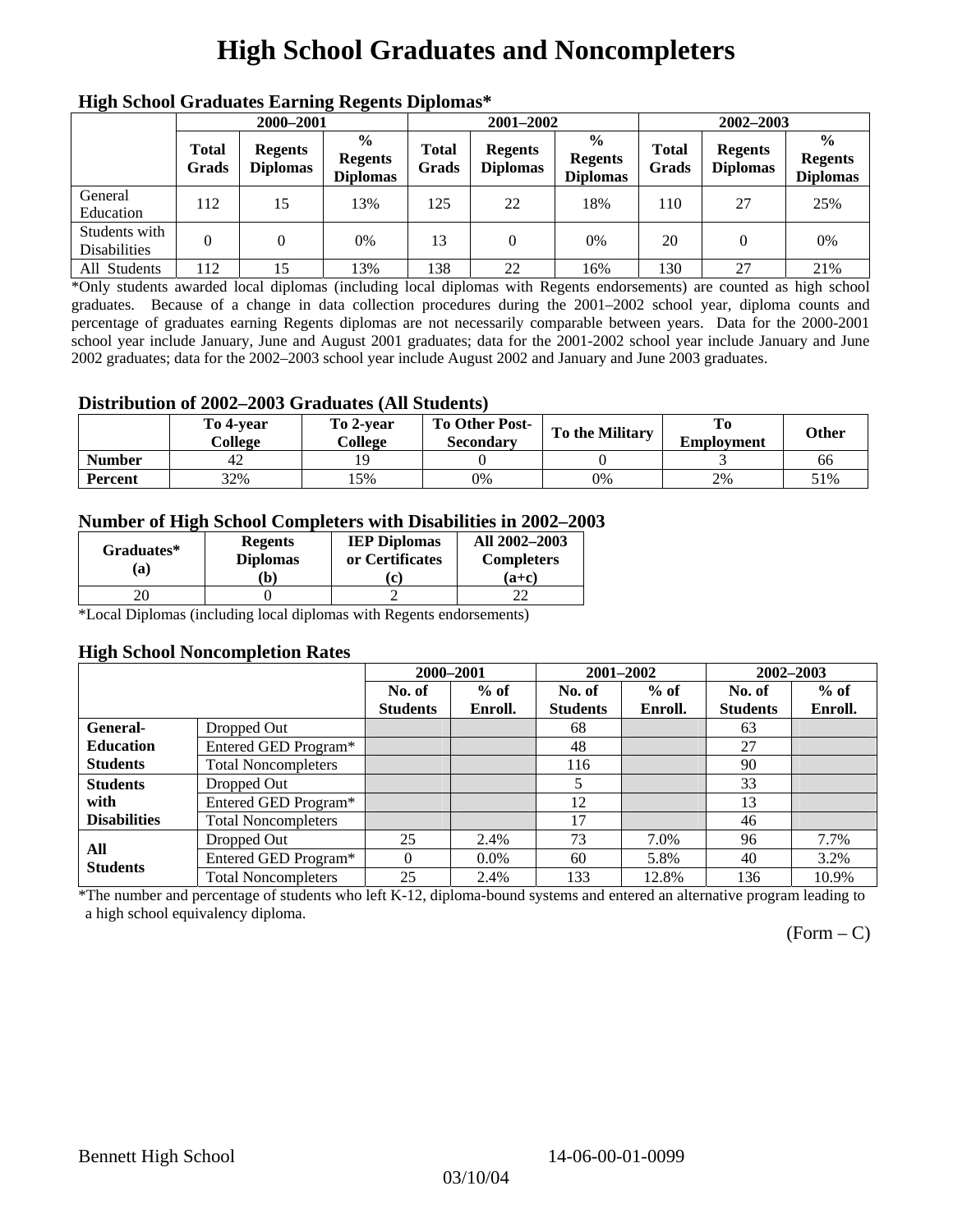## **Career Development and Occupational Studies (CDOS)**

## **Percentage of Students Documenting Self- and Career-Awareness Information and Career Exploration Activities, K–3**

| <b>Grades</b> | $2000 - 01$ | $2001 - 02$ | $2002 - 03$ |
|---------------|-------------|-------------|-------------|
| K–1           |             | 9%          | $0\%$       |
|               |             | $0\%$       | $0\%$       |

## **Students Developing a Career Plan, 4–12**

| <b>Grades</b> |                                      | $2000 - 01$ | $2001 - 02$ | $2002 - 03$ |
|---------------|--------------------------------------|-------------|-------------|-------------|
|               | Number of General-Education Students |             | 0           | $\Omega$    |
| $4 - 5$       | Number of Students with Disabilities |             | $\Omega$    | $\Omega$    |
|               | Number of All Students               |             | $\Omega$    | $\Omega$    |
|               | Percent of Enrollment                |             | 0%          | $0\%$       |
|               | Number of General-Education Students |             | $\Omega$    | $\Omega$    |
|               | Number of Students with Disabilities |             | $\Omega$    | $\Omega$    |
| $6 - 8$       | Number of All Students               |             | $\theta$    | $\Omega$    |
|               | Percent of Enrollment                |             | 0%          | 0%          |
|               | Number of General-Education Students |             | 858         | 460         |
| $9 - 12$      | Number of Students with Disabilities |             | 168         | 50          |
|               | Number of All Students               |             | 1026        | 510         |
|               | Percent of Enrollment                |             | 99%         | 41%         |

## **Second Language Proficiency Examinations**

## **General-Education Students**

| <b>Test</b> | 2000-2001         |           |            | 2001-2002 | 2002-2003  |           |  |
|-------------|-------------------|-----------|------------|-----------|------------|-----------|--|
|             | <b>No. Tested</b> | % Passing | No. Tested | % Passing | No. Tested | % Passing |  |
| French      | 70                | 84%       | 42         | 88%       | 46         | 91%       |  |
| German      |                   | 0%        |            | 0%        |            | 0%        |  |
| Italian     |                   | $0\%$     |            | 0%        |            | 0%        |  |
| Latin       | 24                | 100%      |            | $0\%$     |            | 0%        |  |
| Spanish     | 102               | 45%       | 147        | 46%       | 100        | 54%       |  |

### **Students with Disabilities**

| <b>Test</b> | 2000-2001         |           |            | 2001-2002 | 2002-2003  |           |  |
|-------------|-------------------|-----------|------------|-----------|------------|-----------|--|
|             | <b>No. Tested</b> | % Passing | No. Tested | % Passing | No. Tested | % Passing |  |
| French      |                   | 0%        |            | 0%        |            |           |  |
| German      |                   | 0%        |            | 0%        |            | 0%        |  |
| Italian     |                   | 0%        |            | 0%        |            | 0%        |  |
| Latin       |                   | 0%        |            | $0\%$     |            | 0%        |  |
| Spanish     |                   | 67%       |            |           | 14         | 7%        |  |

 <sup>(</sup>Form-D)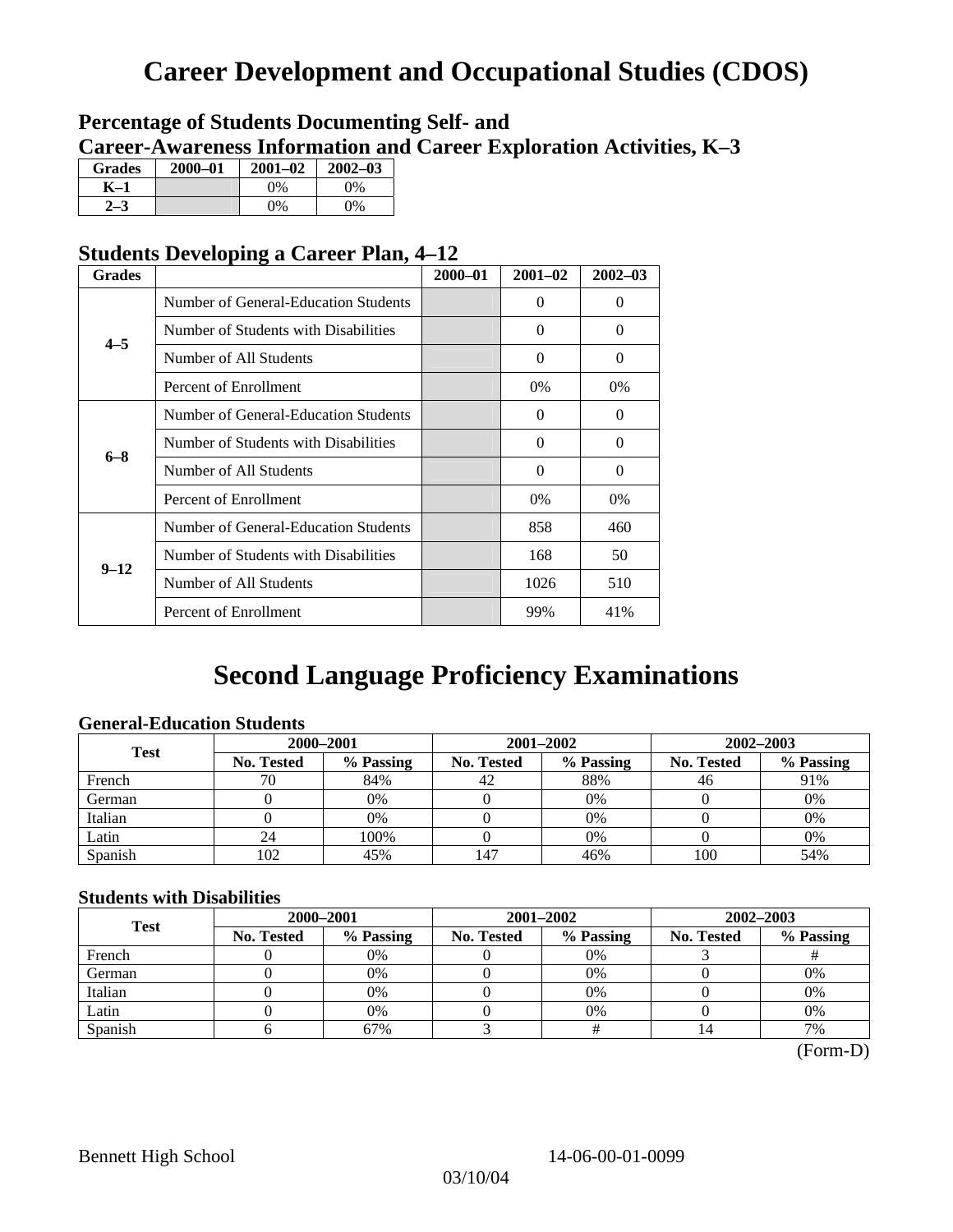# **Regents Competency Tests**

## **General-Education Students**

| <b>Test</b>           | 2000-2001  |           |            | 2001-2002 | $2002 - 2003$ |           |  |
|-----------------------|------------|-----------|------------|-----------|---------------|-----------|--|
|                       | No. Tested | % Passing | No. Tested | % Passing | No. Tested    | % Passing |  |
| <b>Mathematics</b>    |            |           |            | 71%       |               | 94%       |  |
| Science               |            |           |            |           |               | 0%        |  |
| Reading               |            | 0%        |            | 78%       |               |           |  |
| Writing               |            | 0%        |            | 0%        |               | 0%        |  |
| <b>Global Studies</b> |            | 0%        | 30         | 37%       |               |           |  |
| U.S. Hist & Gov't     |            |           |            |           |               |           |  |

## **Students with Disabilities**

| <b>Test</b>           | 2000-2001         |           |            | 2001-2002 | 2002-2003         |           |  |
|-----------------------|-------------------|-----------|------------|-----------|-------------------|-----------|--|
|                       | <b>No. Tested</b> | % Passing | No. Tested | % Passing | <b>No. Tested</b> | % Passing |  |
| <b>Mathematics</b>    |                   | 67%       |            | 82%       | 75                | 60%       |  |
| Science               |                   | 100%      |            |           |                   | 0%        |  |
| Reading               | 23                | 65%       |            | 0%        |                   | 100%      |  |
| Writing               | 28                | 61%       |            | 0%        |                   | 0%        |  |
| <b>Global Studies</b> |                   |           |            |           | 30                | 33%       |  |
| U.S. Hist & Gov't     |                   |           |            | 0%        |                   | 55%       |  |

 $(Form - E)$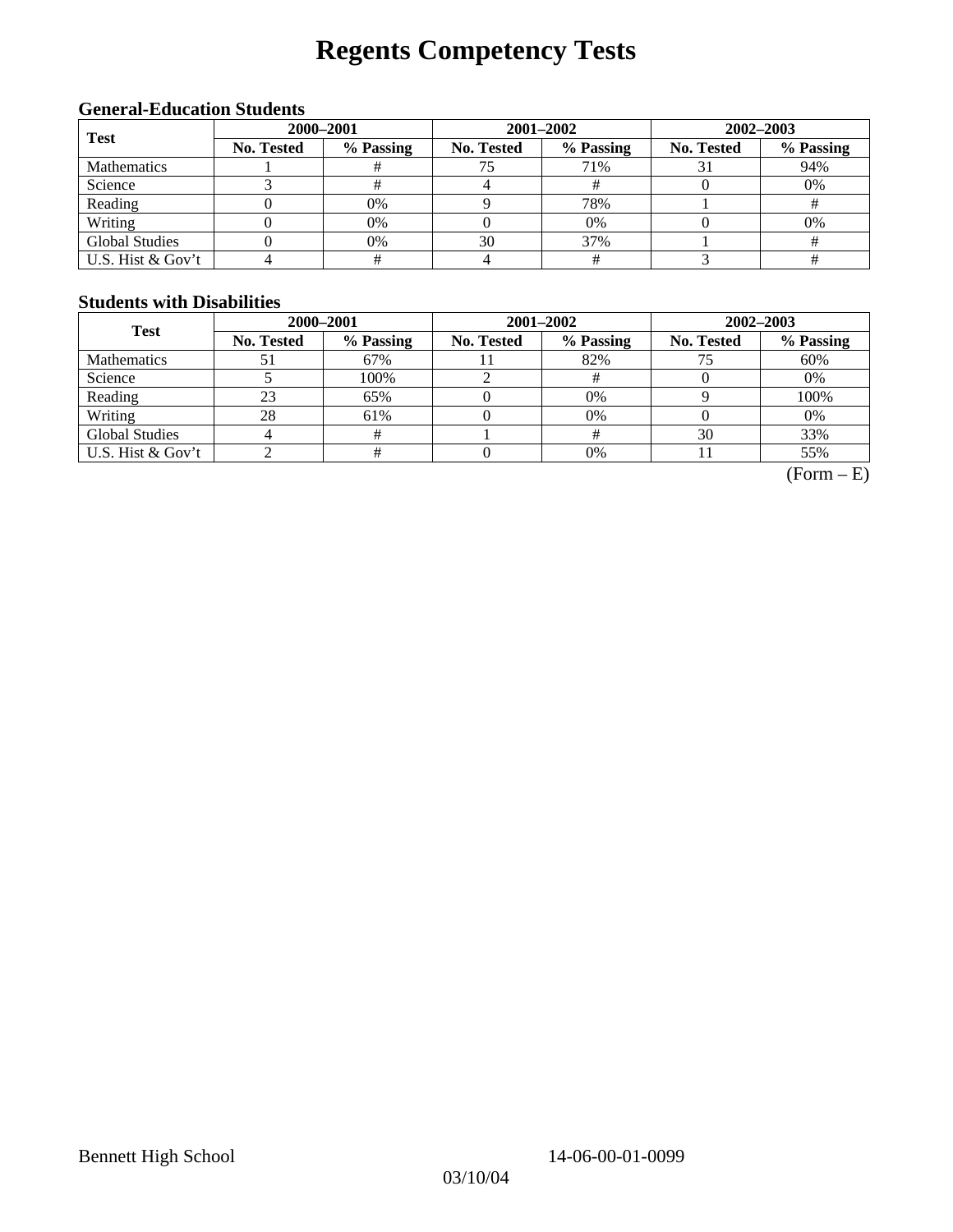# **Regents Examinations**

|                                                            | <b>All Students</b> |                                     |                | <b>Students with Disabilities</b> |                           |                  |  |
|------------------------------------------------------------|---------------------|-------------------------------------|----------------|-----------------------------------|---------------------------|------------------|--|
|                                                            | 2001                | 2002                                | 2003           | 2001                              | 2002                      | 2003             |  |
|                                                            |                     | <b>Comprehensive English</b>        |                |                                   |                           |                  |  |
| Number Tested                                              | 127                 | 166                                 | 216            | 24                                | 1                         | 45               |  |
| Number Scoring 55-100                                      | 107                 | 135                                 | 155            | 12                                | $\#$                      | 23               |  |
| Number Scoring 65-100                                      | 84                  | 86                                  | 93             | 6                                 | $\overline{\#}$           | 9                |  |
| Number Scoring 85-100                                      | $\overline{3}$      | 11                                  | $\overline{8}$ | $\overline{0}$                    | $\overline{\#}$           | $\overline{0}$   |  |
| Percentage of Tested Scoring 55-100                        | 84%                 | 81%                                 | 72%            | 50%                               | $\overline{\overline{H}}$ | 51%              |  |
| Percentage of Tested Scoring 65-100                        | 66%                 | 52%                                 | 43%            | 25%                               | $\#$                      | 20%              |  |
| Percentage of Tested Scoring 85-100                        | 2%                  | 7%                                  | 4%             | 0%                                | $\#$                      | 0%               |  |
|                                                            |                     | <b>Mathematics A</b>                |                |                                   |                           |                  |  |
| Number Tested                                              | 302                 | 464                                 | 371            | 24                                | 13                        | 49               |  |
| Number Scoring 55-100                                      | 123                 | 108                                 | 93             | $\mathfrak{Z}$                    | $\overline{2}$            | $\mathfrak{Z}$   |  |
| Number Scoring 65-100                                      | 49                  | 41                                  | 27             | $\overline{2}$                    | $\boldsymbol{0}$          | 1                |  |
| Number Scoring 85-100                                      | $\overline{4}$      | $\boldsymbol{0}$                    | $\mathbf{1}$   | $\overline{1}$                    | $\overline{0}$            | $\mathbf{0}$     |  |
| Percentage of Tested Scoring 55-100                        | 41%                 | 23%                                 | 25%            | 12%                               | 15%                       | 6%               |  |
| Percentage of Tested Scoring 65-100                        | 16%                 | 9%                                  | 7%             | 8%                                | 0%                        | 2%               |  |
| Percentage of Tested Scoring 85-100                        | 1%                  | 0%                                  | 0%             | 4%                                | 0%                        | 0%               |  |
| Mathematics B (first administered June 2001)               |                     |                                     |                |                                   |                           |                  |  |
| Number Tested                                              | $\Omega$            | $\Omega$                            | $\Omega$       | $\boldsymbol{0}$                  | $\boldsymbol{0}$          | $\boldsymbol{0}$ |  |
| Number Scoring 55-100                                      | $\overline{0}$      | $\overline{0}$                      | $\overline{0}$ | $\overline{0}$                    | $\overline{0}$            | $\mathbf{0}$     |  |
| Number Scoring 65-100                                      | $\overline{0}$      | $\overline{0}$                      | $\overline{0}$ | $\mathbf{0}$                      | $\overline{0}$            | $\mathbf{0}$     |  |
| Number Scoring 85-100                                      | $\overline{0}$      | $\mathbf{0}$                        | $\overline{0}$ | $\mathbf{0}$                      | $\overline{0}$            | $\overline{0}$   |  |
| Percentage of Tested Scoring 55-100                        | 0%                  | 0%                                  | 0%             | 0%                                | 0%                        | 0%               |  |
| Percentage of Tested Scoring 65-100                        | 0%                  | 0%                                  | 0%             | 0%                                | 0%                        | 0%               |  |
| Percentage of Tested Scoring 85-100                        | 0%                  | 0%                                  | 0%             | 0%                                | 0%                        | 0%               |  |
|                                                            |                     | <b>Global History and Geography</b> |                |                                   |                           |                  |  |
| Number Tested                                              | 204                 | 170                                 | 293            | 29                                | $\boldsymbol{0}$          | 52               |  |
| Number Scoring 55-100                                      | 187                 | 90                                  | 201            | 20                                | $\mathbf{0}$              | 20               |  |
| Number Scoring 65-100                                      | 142                 | $\overline{54}$                     | 167            | 11                                | $\overline{0}$            | 15               |  |
| Number Scoring 85-100                                      | 10                  | $\overline{2}$                      | 12             | $\Omega$                          | $\overline{0}$            | $\Omega$         |  |
| Percentage of Tested Scoring 55-100                        | 92%                 | 53%                                 | 69%            | 69%                               | 0%                        | 38%              |  |
| Percentage of Tested Scoring 65-100                        | 70%                 | 32%                                 | 57%            | 38%                               | 0%                        | 29%              |  |
| Percentage of Tested Scoring 85-100                        | 5%                  | 1%                                  | 4%             | 0%                                | 0%                        | $0\%$            |  |
| U.S. History and Government (first administered June 2001) |                     |                                     |                |                                   |                           |                  |  |
| Number Tested                                              | 105                 | 186                                 | 131            | 8                                 | $\overline{4}$            | 19               |  |
| Number Scoring 55-100                                      | 92                  | 151                                 | 110            | $\overline{6}$                    | #                         | $\overline{13}$  |  |
| Number Scoring 65-100                                      | 54                  | 92                                  | 96             | $\mathbf{1}$                      | $\overline{\#}$           | 10               |  |
| Number Scoring 85-100                                      | $\overline{4}$      | $\mathbf{1}$                        | 6              | $\overline{0}$                    | #                         | $\mathbf{1}$     |  |
| Percentage of Tested Scoring 55-100                        | 88%                 | 81%                                 | 84%            | 75%                               | #                         | 68%              |  |
| Percentage of Tested Scoring 65-100                        | 51%                 | 49%                                 | 73%            | 12%                               | $\overline{\#}$           | 53%              |  |
| Percentage of Tested Scoring 85-100                        | 4%                  | 1%                                  | 5%             | 0%                                | $\overline{\ddot{}}$      | 5%               |  |

 $\overline{(Form - F)}$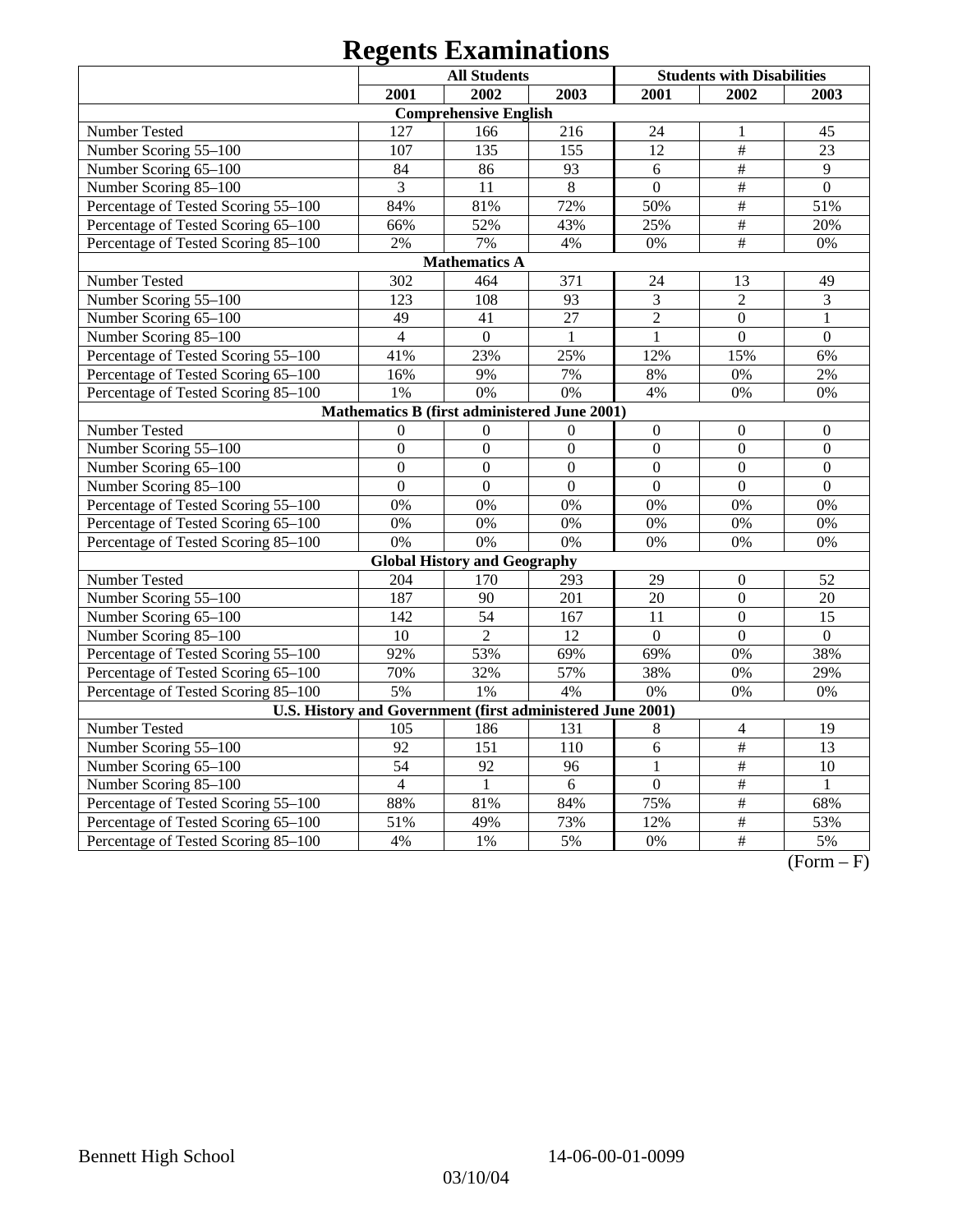# **Regents Examinations**

|                                                               |                | ASSONS <i>Endministers</i>                                |              |                |                                   |                |
|---------------------------------------------------------------|----------------|-----------------------------------------------------------|--------------|----------------|-----------------------------------|----------------|
|                                                               |                | <b>All Students</b>                                       |              |                | <b>Students with Disabilities</b> |                |
|                                                               | 2001           | 2002                                                      | 2003         | 2001           | 2002                              | 2003           |
|                                                               |                | Living Environment (first administered June 2001)         |              |                |                                   |                |
| Number Tested                                                 | 182            | 264                                                       | 279          | 27             | 1                                 | 70             |
| Number Scoring 55-100                                         | 146            | 220                                                       | 198          | 18             | $\#$                              | 41             |
| Number Scoring 65-100                                         | 110            | 193                                                       | 125          | $\overline{7}$ | $\#$                              | 21             |
| Number Scoring 85-100                                         | 5              | $\overline{4}$                                            | 3            | $\theta$       | $\overline{\#}$                   | $\mathbf{0}$   |
| Percentage of Tested Scoring 55-100                           | 80%            | 83%                                                       | 71%          | 67%            | $\#$                              | 59%            |
| Percentage of Tested Scoring 65-100                           | 60%            | 73%                                                       | 45%          | 26%            | $\#$                              | 30%            |
| Percentage of Tested Scoring 85-100                           | 3%             | 2%                                                        | 1%           | 0%             | $\#$                              | 0%             |
| Physical Setting/Earth Science (first administered June 2001) |                |                                                           |              |                |                                   |                |
| Number Tested                                                 | 133            | 173                                                       | 255          | 15             | 5                                 | 56             |
| Number Scoring 55-100                                         | 84             | 104                                                       | 126          | $\overline{7}$ | 3                                 | 21             |
| Number Scoring 65-100                                         | 46             | 60                                                        | 68           | 3              | $\mathbf{1}$                      | 8              |
| Number Scoring 85-100                                         | $\overline{2}$ | 5                                                         | $\tau$       | $\overline{0}$ | $\theta$                          | $\Omega$       |
| Percentage of Tested Scoring 55-100                           | 63%            | 60%                                                       | 49%          | 47%            | 60%                               | 38%            |
| Percentage of Tested Scoring 65-100                           | 35%            | 35%                                                       | 27%          | 20%            | 20%                               | 14%            |
| Percentage of Tested Scoring 85-100                           | 2%             | 3%                                                        | 3%           | 0%             | 0%                                | 0%             |
|                                                               |                | Physical Setting/Chemistry (first administered June 2002) |              |                |                                   |                |
| Number Tested                                                 |                | 68                                                        | 119          |                | $\mathbf{0}$                      | 8              |
| Number Scoring 55-100                                         |                | 43                                                        | 66           |                | $\boldsymbol{0}$                  | 3              |
| Number Scoring 65-100                                         |                | 19                                                        | 27           |                | $\mathbf{0}$                      | 3              |
| Number Scoring 85-100                                         |                | $\overline{0}$                                            | $\mathbf{0}$ |                | $\theta$                          | $\overline{0}$ |
| Percentage of Tested Scoring 55-100                           |                | 63%                                                       | 55%          |                | 0%                                | 38%            |
| Percentage of Tested Scoring 65-100                           |                | 28%                                                       | 23%          |                | 0%                                | 38%            |
| Percentage of Tested Scoring 85-100                           |                | 0%                                                        | 0%           |                | 0%                                | 0%             |
|                                                               |                | Physical Setting/Physics (first administered June 2002)*  |              |                |                                   |                |
| Number Tested                                                 |                |                                                           |              |                |                                   |                |
| Number Scoring 55-100                                         |                |                                                           |              |                |                                   |                |
| Number Scoring 65-100                                         |                |                                                           |              |                |                                   |                |
| Number Scoring 85-100                                         |                |                                                           |              |                |                                   |                |
| Percentage of Tested Scoring 55-100                           |                |                                                           |              |                |                                   |                |
| Percentage of Tested Scoring 65-100                           |                |                                                           |              |                |                                   |                |
| Percentage of Tested Scoring 85-100                           |                |                                                           |              |                |                                   |                |

\* Physical Setting/Physics results are not included in the report card because the Department is issuing a new conversion chart for this assessment. Data currently available to the Department are based on the original conversion chart for the assessment.

 $(Form - G)$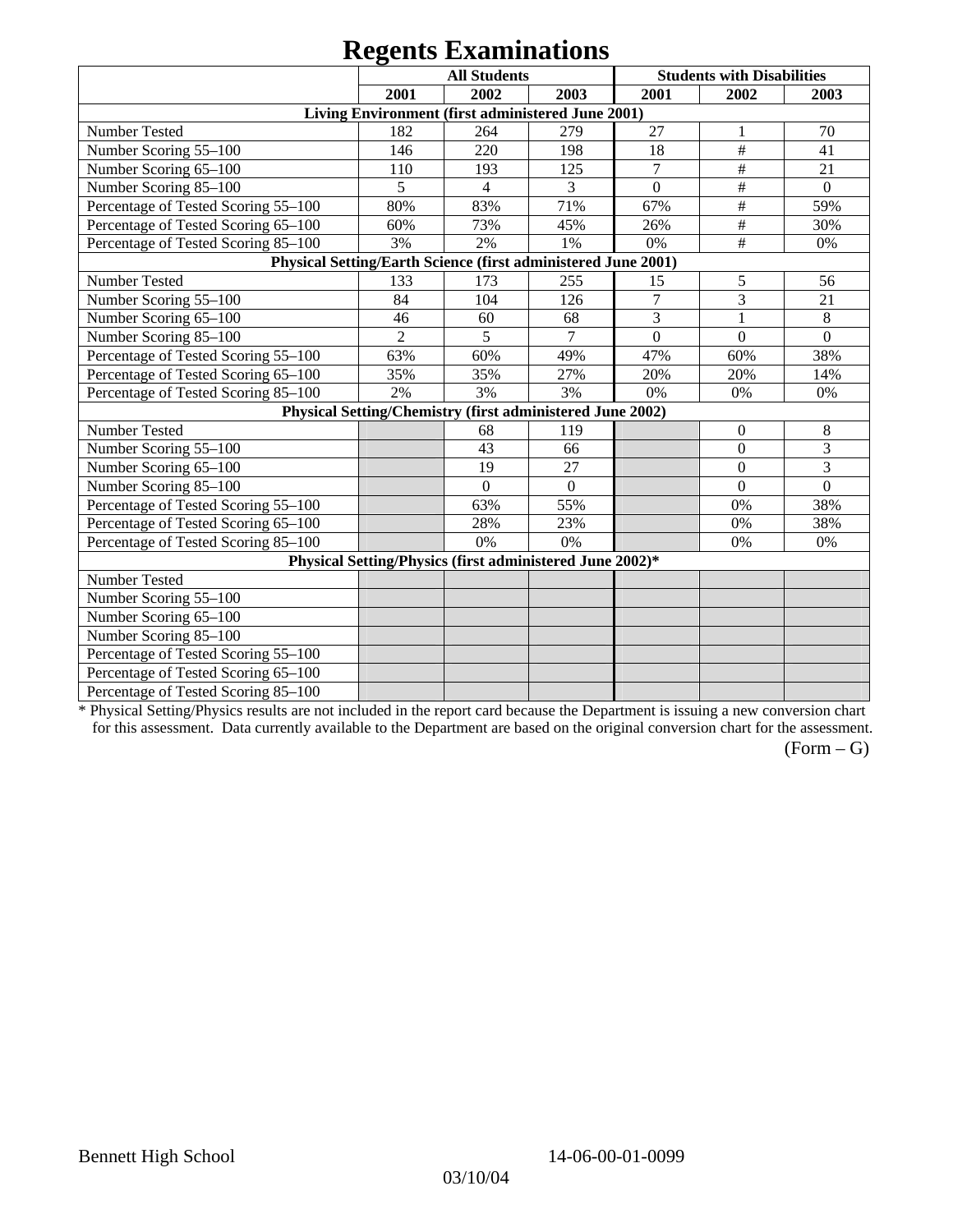# **Regents Examinations**

|                                     |                 | <b>All Students</b>          |                  |                  | <b>Students with Disabilities</b> |                  |
|-------------------------------------|-----------------|------------------------------|------------------|------------------|-----------------------------------|------------------|
|                                     | 2001            | 2002                         | 2003             | 2001             | 2002                              | 2003             |
|                                     |                 | <b>Comprehensive French</b>  |                  |                  |                                   |                  |
| Number Tested                       | 27              | 15                           | 31               | $\boldsymbol{0}$ | $\boldsymbol{0}$                  | $\boldsymbol{0}$ |
| Number Scoring 55-100               | 27              | 15                           | 31               | $\mathbf{0}$     | $\mathbf{0}$                      | $\mathbf{0}$     |
| Number Scoring 65-100               | 27              | 15                           | 31               | $\mathbf{0}$     | $\mathbf{0}$                      | $\mathbf{0}$     |
| Number Scoring 85-100               | 3               | 3                            | $\overline{2}$   | $\boldsymbol{0}$ | $\mathbf{0}$                      | $\mathbf{0}$     |
| Percentage of Tested Scoring 55-100 | 100%            | 100%                         | 100%             | 0%               | $0\%$                             | 0%               |
| Percentage of Tested Scoring 65-100 | 100%            | 100%                         | 100%             | 0%               | 0%                                | 0%               |
| Percentage of Tested Scoring 85-100 | 11%             | 20%                          | 6%               | 0%               | 0%                                | 0%               |
|                                     |                 | <b>Comprehensive Italian</b> |                  |                  |                                   |                  |
| Number Tested                       | 4               | $\boldsymbol{0}$             | $\boldsymbol{0}$ | $\boldsymbol{0}$ | $\boldsymbol{0}$                  | $\boldsymbol{0}$ |
| Number Scoring 55-100               | $\overline{\#}$ | $\mathbf{0}$                 | $\boldsymbol{0}$ | $\boldsymbol{0}$ | $\mathbf{0}$                      | $\mathbf{0}$     |
| Number Scoring 65-100               | $\overline{\#}$ | $\overline{0}$               | $\mathbf{0}$     | $\overline{0}$   | $\mathbf{0}$                      | $\mathbf{0}$     |
| Number Scoring 85-100               | $\overline{\#}$ | $\overline{0}$               | $\mathbf{0}$     | $\overline{0}$   | $\mathbf{0}$                      | $\mathbf{0}$     |
| Percentage of Tested Scoring 55-100 | $\#$            | 0%                           | 0%               | 0%               | 0%                                | 0%               |
| Percentage of Tested Scoring 65-100 | $\#$            | 0%                           | 0%               | 0%               | 0%                                | 0%               |
| Percentage of Tested Scoring 85-100 | #               | 0%                           | 0%               | 0%               | 0%                                | 0%               |
|                                     |                 | <b>Comprehensive German</b>  |                  |                  |                                   |                  |
| Number Tested                       | $\theta$        | 0                            | $\boldsymbol{0}$ | $\boldsymbol{0}$ | $\boldsymbol{0}$                  | $\boldsymbol{0}$ |
| Number Scoring 55-100               | $\mathbf{0}$    | $\mathbf{0}$                 | $\mathbf{0}$     | $\boldsymbol{0}$ | $\mathbf{0}$                      | $\mathbf{0}$     |
| Number Scoring 65-100               | $\mathbf{0}$    | $\mathbf{0}$                 | $\mathbf{0}$     | $\overline{0}$   | $\mathbf{0}$                      | $\mathbf{0}$     |
| Number Scoring 85-100               | $\mathbf{0}$    | $\overline{0}$               | $\mathbf{0}$     | $\boldsymbol{0}$ | $\mathbf{0}$                      | $\mathbf{0}$     |
| Percentage of Tested Scoring 55-100 | 0%              | 0%                           | 0%               | 0%               | 0%                                | 0%               |
| Percentage of Tested Scoring 65-100 | 0%              | 0%                           | 0%               | 0%               | 0%                                | 0%               |
| Percentage of Tested Scoring 85-100 | 0%              | 0%                           | 0%               | 0%               | 0%                                | 0%               |
|                                     |                 | <b>Comprehensive Hebrew</b>  |                  |                  |                                   |                  |
| Number Tested                       | $\theta$        | $\boldsymbol{0}$             | $\boldsymbol{0}$ | $\boldsymbol{0}$ | $\boldsymbol{0}$                  | $\boldsymbol{0}$ |
| Number Scoring 55-100               | $\mathbf{0}$    | $\mathbf{0}$                 | $\mathbf{0}$     | $\boldsymbol{0}$ | $\mathbf{0}$                      | $\mathbf{0}$     |
| Number Scoring 65-100               | $\mathbf{0}$    | $\mathbf{0}$                 | $\mathbf{0}$     | $\overline{0}$   | $\mathbf{0}$                      | $\mathbf{0}$     |
| Number Scoring 85-100               | $\mathbf{0}$    | $\boldsymbol{0}$             | $\mathbf{0}$     | $\boldsymbol{0}$ | $\mathbf{0}$                      | $\mathbf{0}$     |
| Percentage of Tested Scoring 55-100 | 0%              | 0%                           | 0%               | 0%               | 0%                                | 0%               |
| Percentage of Tested Scoring 65-100 | 0%              | 0%                           | $0\%$            | 0%               | 0%                                | 0%               |
| Percentage of Tested Scoring 85-100 | 0%              | 0%                           | 0%               | 0%               | 0%                                | 0%               |
|                                     |                 | <b>Comprehensive Spanish</b> |                  |                  |                                   |                  |
| Number Tested                       | 47              | 32                           | 76               | $\boldsymbol{0}$ | 1                                 | $\boldsymbol{7}$ |
| Number Scoring 55-100               | 44              | 31                           | 59               | $\boldsymbol{0}$ | $\overline{\overline{H}}$         | $\overline{5}$   |
| Number Scoring 65-100               | $\overline{41}$ | $\overline{26}$              | 51               | $\boldsymbol{0}$ | $\overline{\#}$                   | $\overline{4}$   |
| Number Scoring 85-100               | 13              | 1                            | 12               | $\mathbf{0}$     | $\overline{\#}$                   | $\overline{2}$   |
| Percentage of Tested Scoring 55-100 | 94%             | 97%                          | 78%              | $0\%$            | $\frac{1}{2}$                     | 71%              |
| Percentage of Tested Scoring 65-100 | 87%             | 81%                          | 67%              | $0\%$            | $\frac{1}{2}$                     | 57%              |
| Percentage of Tested Scoring 85-100 | 28%             | 3%                           | 16%              | $0\%$            | $\frac{1}{2}$                     | 29%              |
|                                     |                 | <b>Comprehensive Latin</b>   |                  |                  |                                   |                  |
| Number Tested                       | 27              | $\boldsymbol{0}$             | $\boldsymbol{0}$ | $\boldsymbol{0}$ | $\mathbf{0}$                      | $\mathbf{0}$     |
| Number Scoring 55-100               | 26              | $\boldsymbol{0}$             | $\boldsymbol{0}$ | $\boldsymbol{0}$ | $\boldsymbol{0}$                  | $\boldsymbol{0}$ |
| Number Scoring 65-100               | 19              | $\boldsymbol{0}$             | $\boldsymbol{0}$ | $\boldsymbol{0}$ | $\boldsymbol{0}$                  | $\boldsymbol{0}$ |
| Number Scoring 85-100               | $\overline{2}$  | $\boldsymbol{0}$             | $\mathbf{0}$     | $\boldsymbol{0}$ | $\mathbf{0}$                      | $\mathbf{0}$     |
| Percentage of Tested Scoring 55-100 | 96%             | $0\%$                        | $0\%$            | $0\%$            | $0\%$                             | $0\%$            |
| Percentage of Tested Scoring 65-100 | 70%             | $0\%$                        | $0\%$            | $0\%$            | $0\%$                             | $0\%$            |
| Percentage of Tested Scoring 85-100 | 7%              | $0\%$                        | $0\%$            | $0\%$            | 0%                                | 0%               |

 $\overline{(Form - H)}$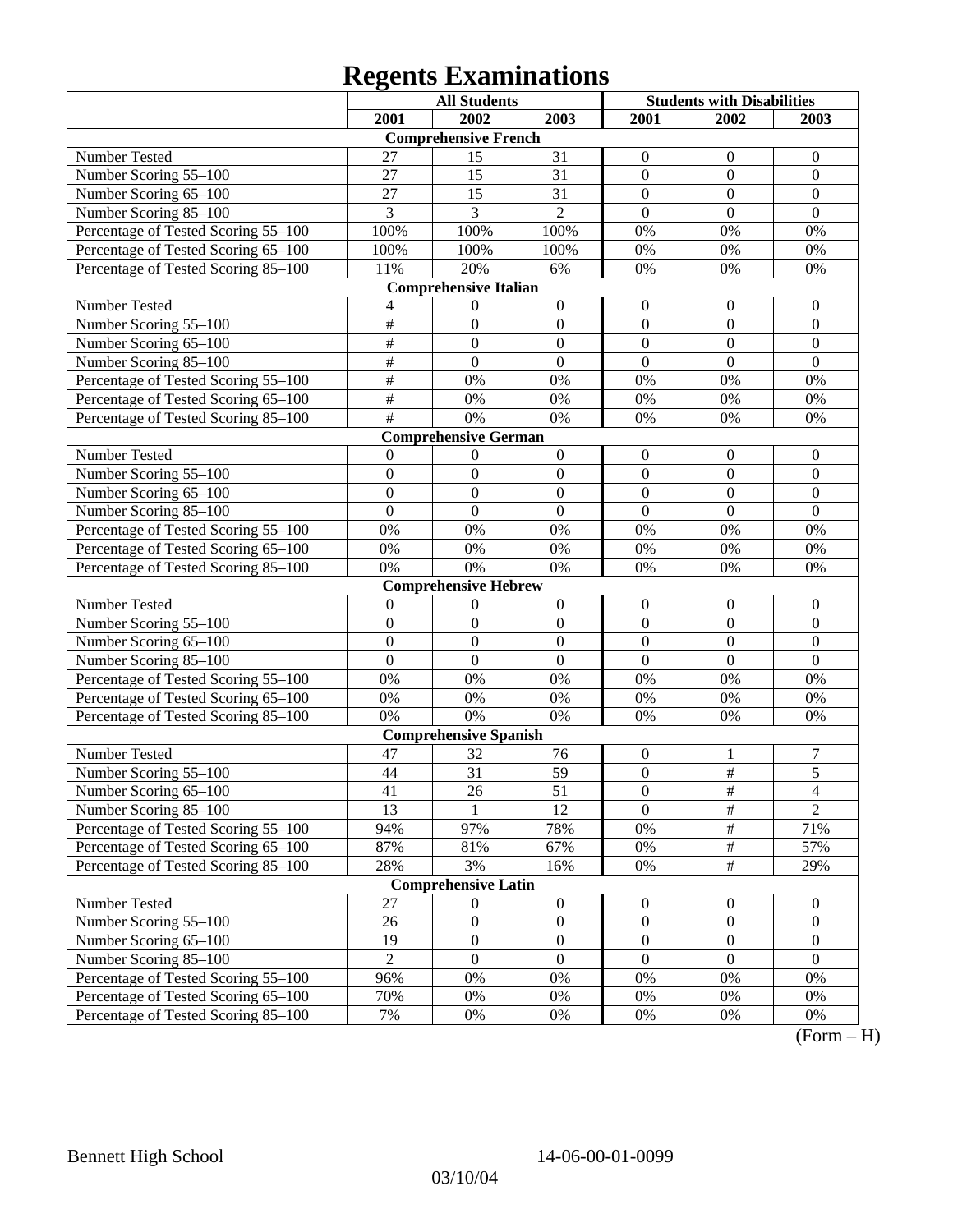## **Introduction to Occupations Examination**

|                                   | 2000-2001         |           |            | $2001 - 2002$ | $2002 - 2003$     |           |  |
|-----------------------------------|-------------------|-----------|------------|---------------|-------------------|-----------|--|
|                                   | <b>No. Tested</b> | % Passing | No. Tested | % Passing     | <b>No. Tested</b> | % Passing |  |
| <b>General-Education Students</b> |                   | 99%       | 64         | 86%           |                   | 66%       |  |
| <b>Students with Disabilities</b> | 66                | 62%       |            |               | ∠∠                | 41%       |  |

On school reports, 2000–2001 and 2001–2002 data are for all students with disabilities enrolled in the school. District reports contain data for all students with disabilities enrolled in the district for the 2000–2001, 2001–2002, and 2002–2003 school years.

## **Elementary-Level Social Studies**

|                 |                                   | <b>Number</b><br><b>Tested</b> | $%$ at<br>Level 1 | $%$ at<br>Level 2 | $%$ at<br><b>Level 3</b> | $%$ at<br><b>Level 4</b> |
|-----------------|-----------------------------------|--------------------------------|-------------------|-------------------|--------------------------|--------------------------|
|                 | General-Education Students        |                                | 0%                | $0\%$             | 0%                       | $0\%$                    |
| <b>Nov 2002</b> | <b>Students with Disabilities</b> |                                | 0%                | $0\%$             | 0%                       | 0%                       |
|                 | All Students                      |                                | 0%                | $0\%$             | 0%                       | $0\%$                    |

## **Middle-Level Social Studies**

|                  |                                   | <b>Number</b><br>Tested | $%$ at<br>evel 1. | $%$ at<br>Level 2 | $%$ at<br>Level 3 | $%$ at<br>Level 4 |
|------------------|-----------------------------------|-------------------------|-------------------|-------------------|-------------------|-------------------|
| <b>June 2003</b> | <b>General-Education Students</b> |                         | 0%                | 0%                | $0\%$             | 0%                |
|                  | <b>Students with Disabilities</b> |                         | 0%                | 0%                | 0%                | 0%                |
|                  | All Students                      |                         | 0%                | 0%                | 0%                | 0%                |

 $(Form - J)$